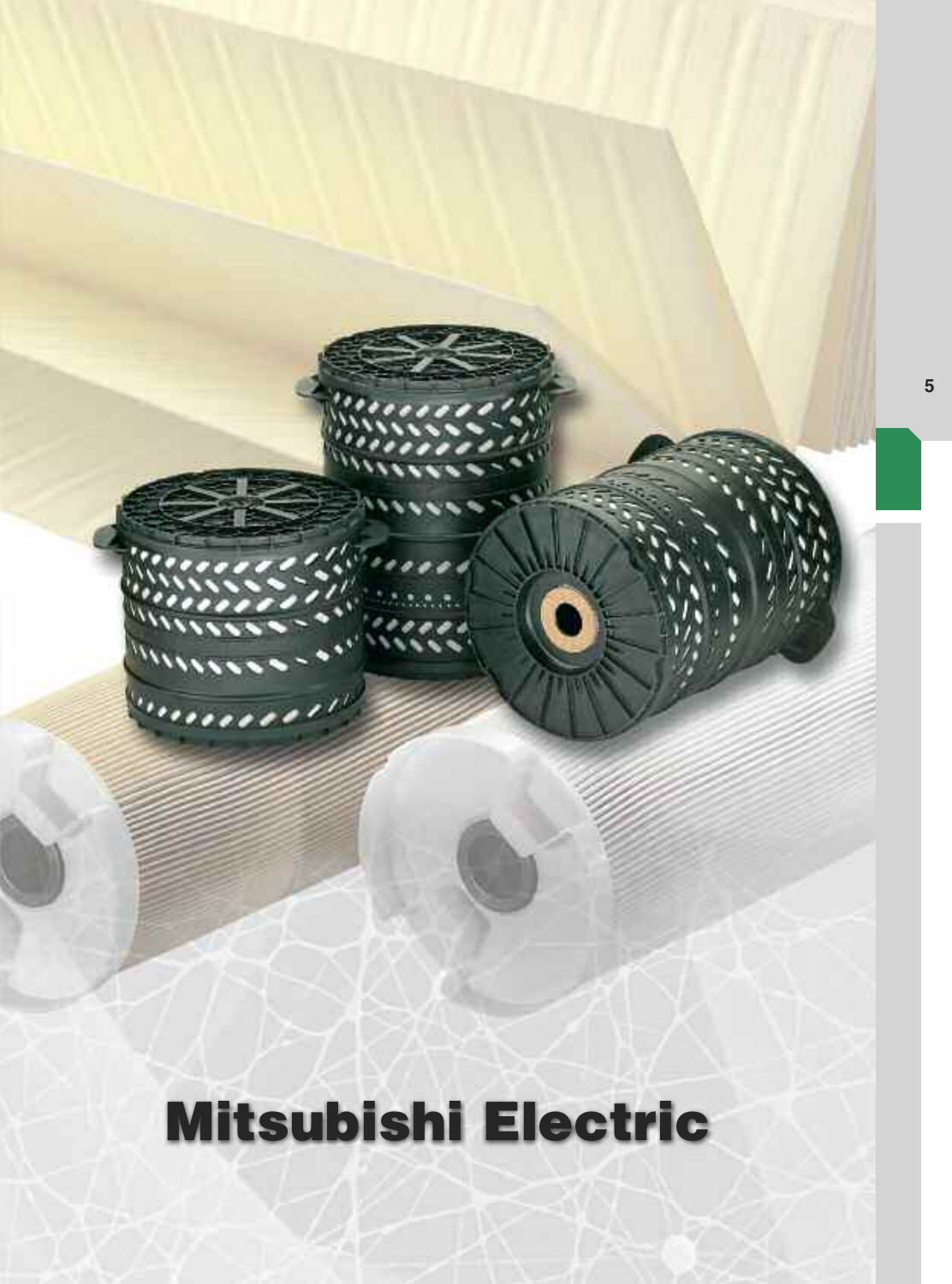



**0908 Printed in Germany © MANN+HUMMEL GMBH**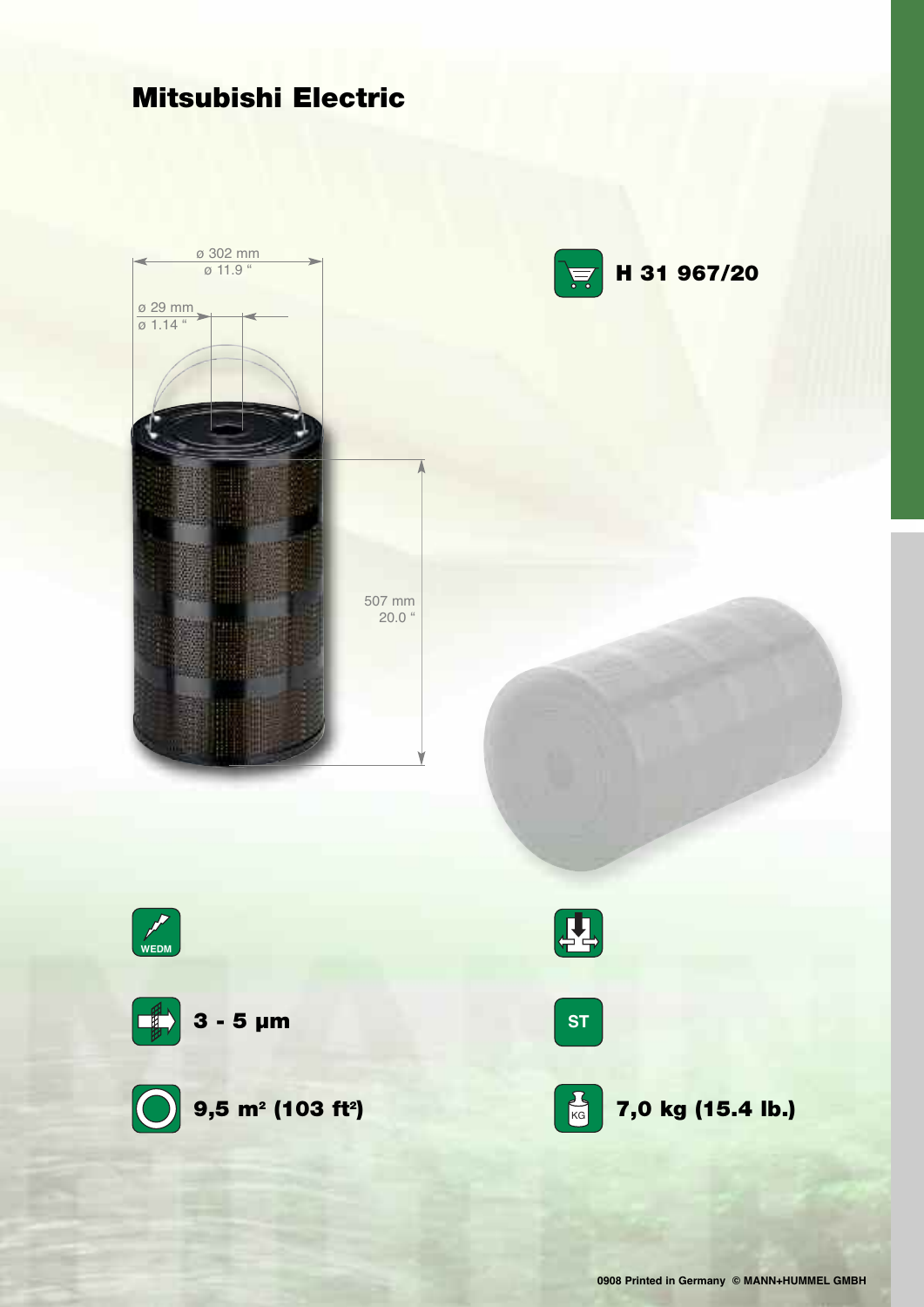



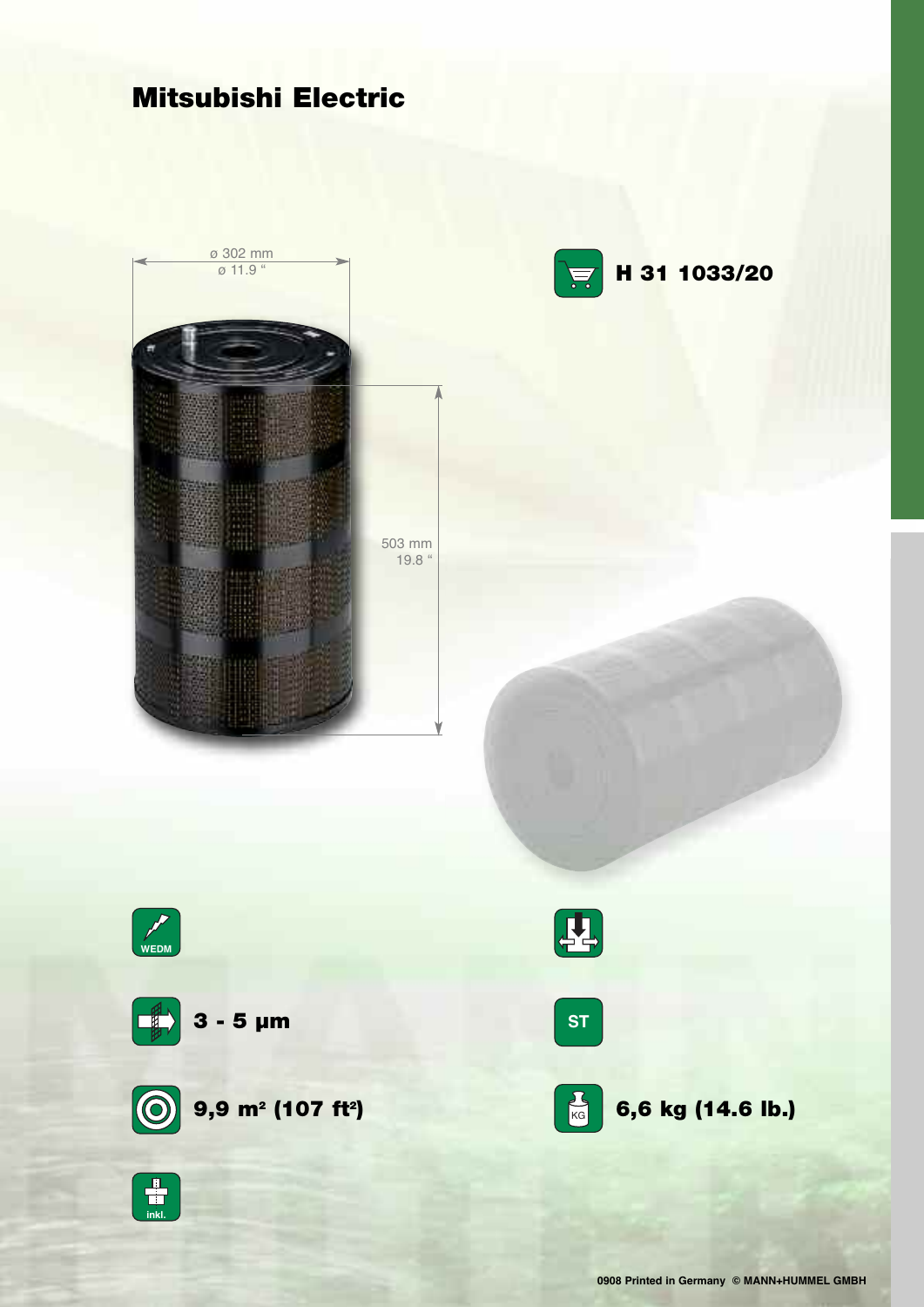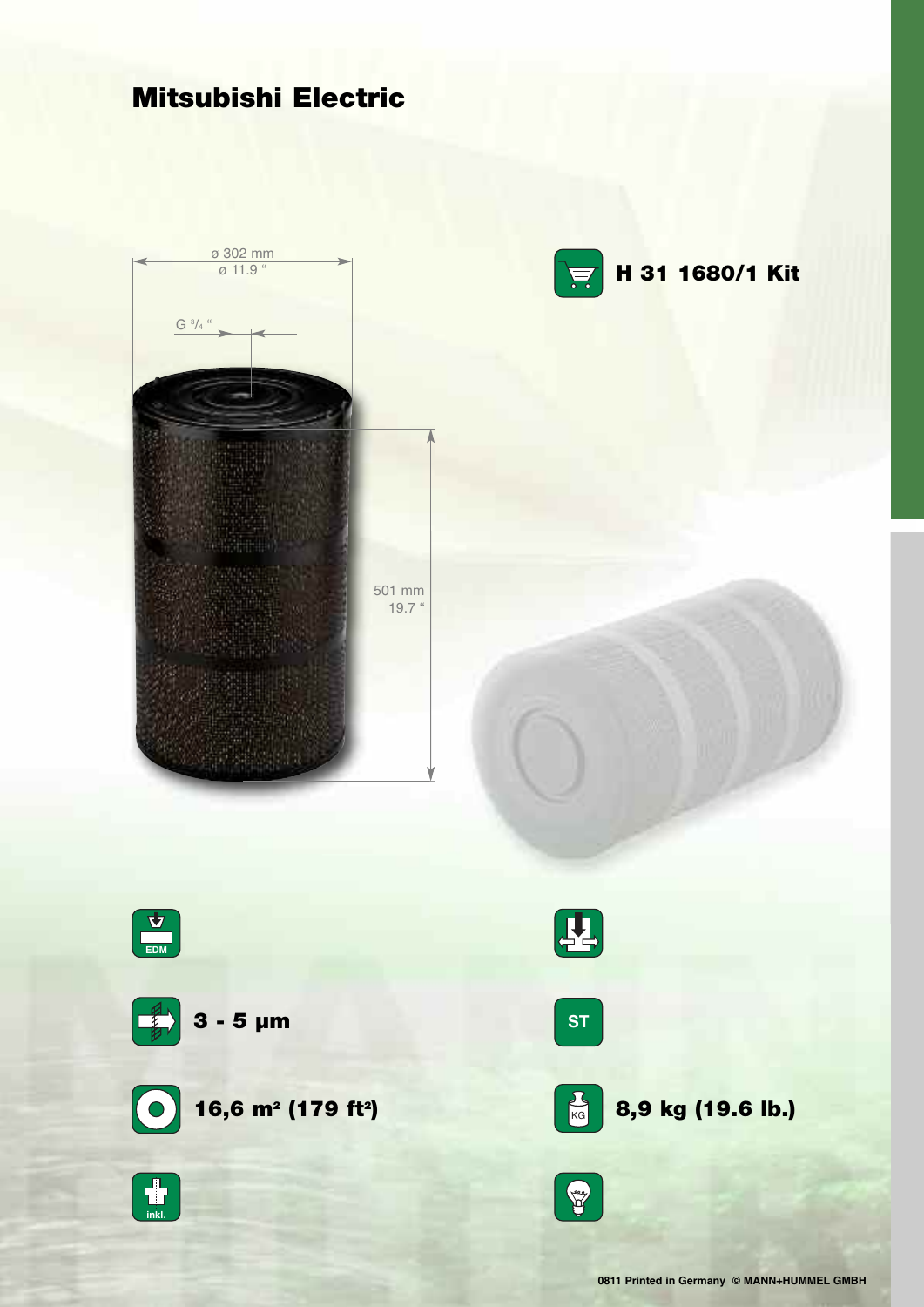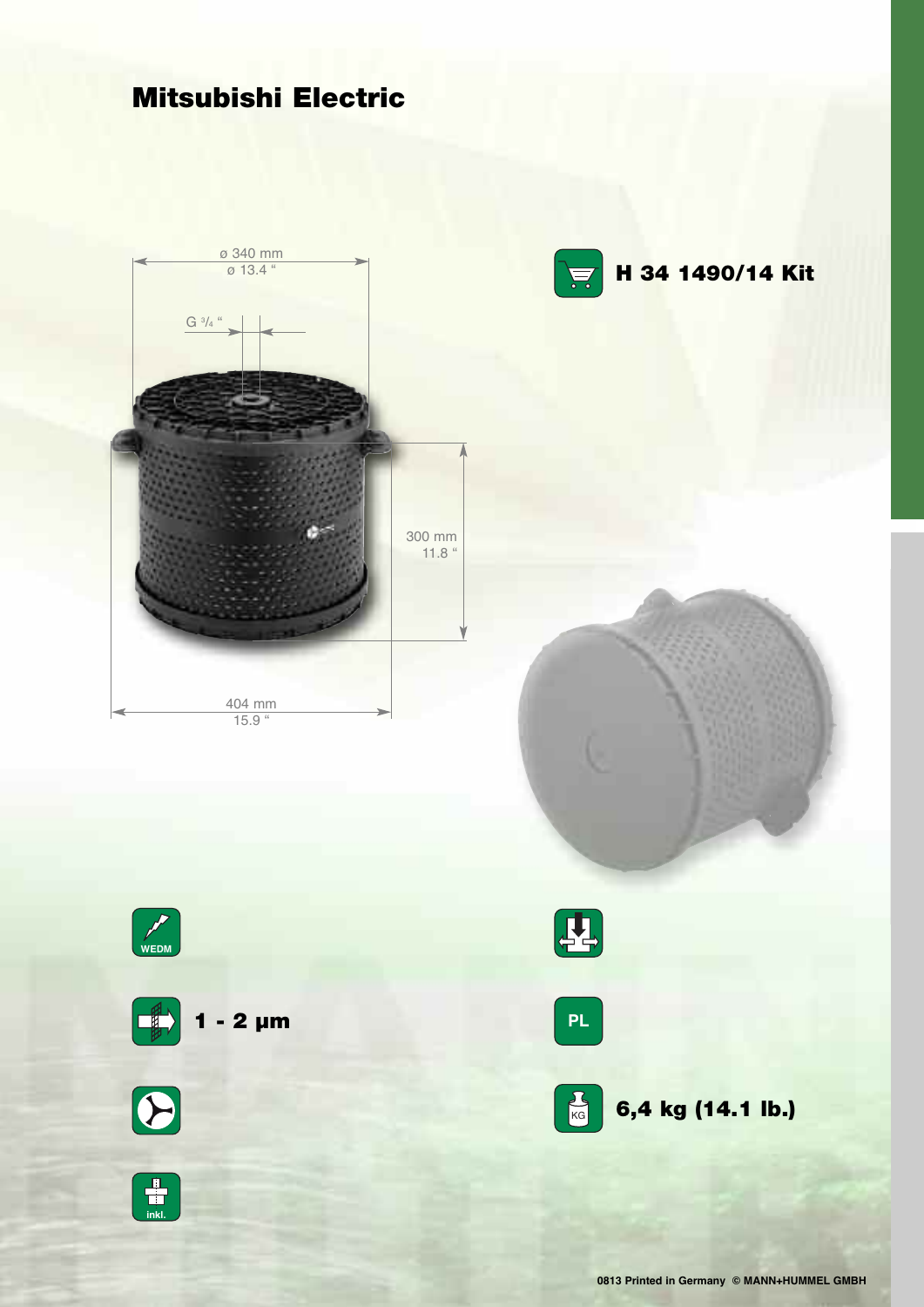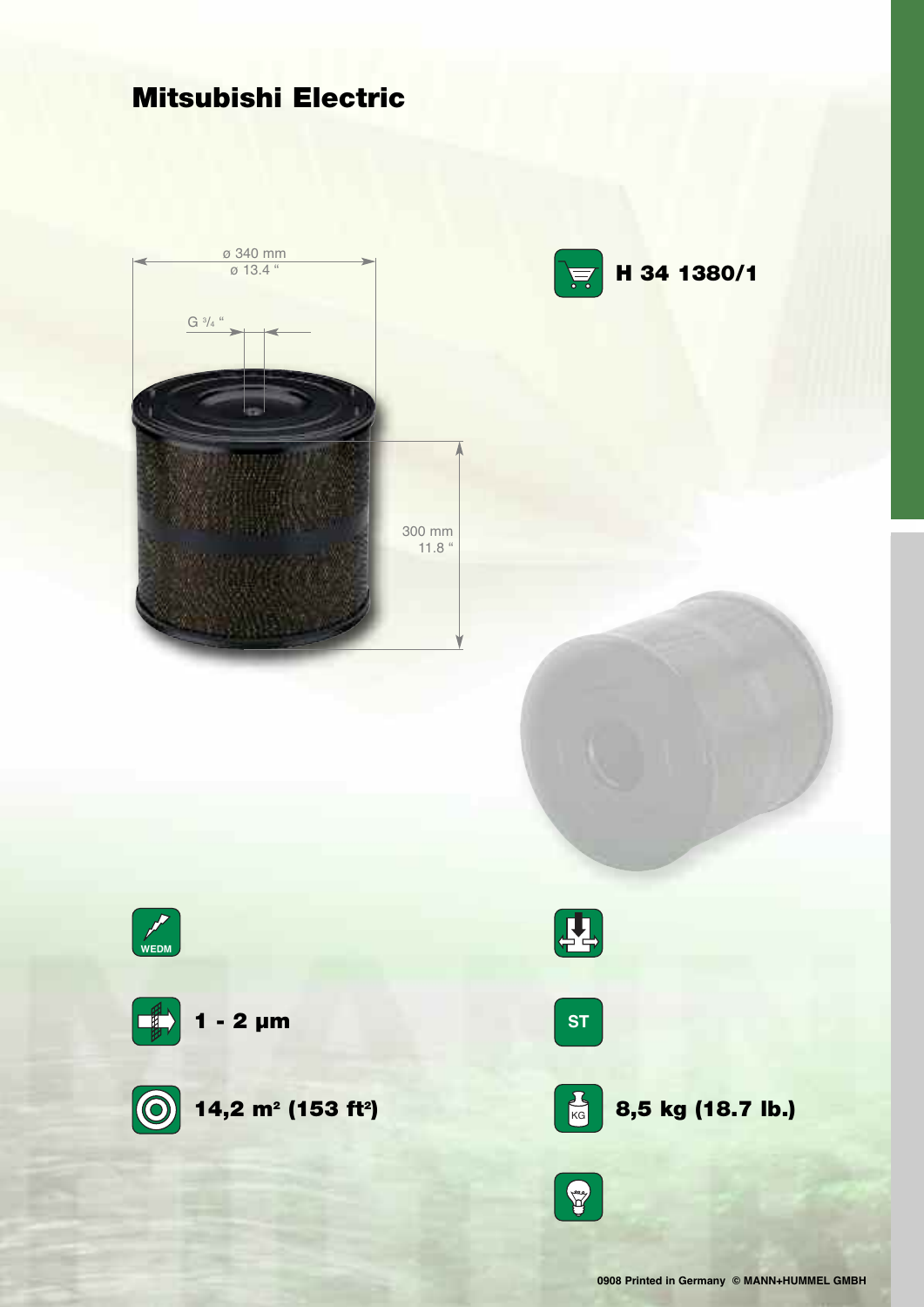



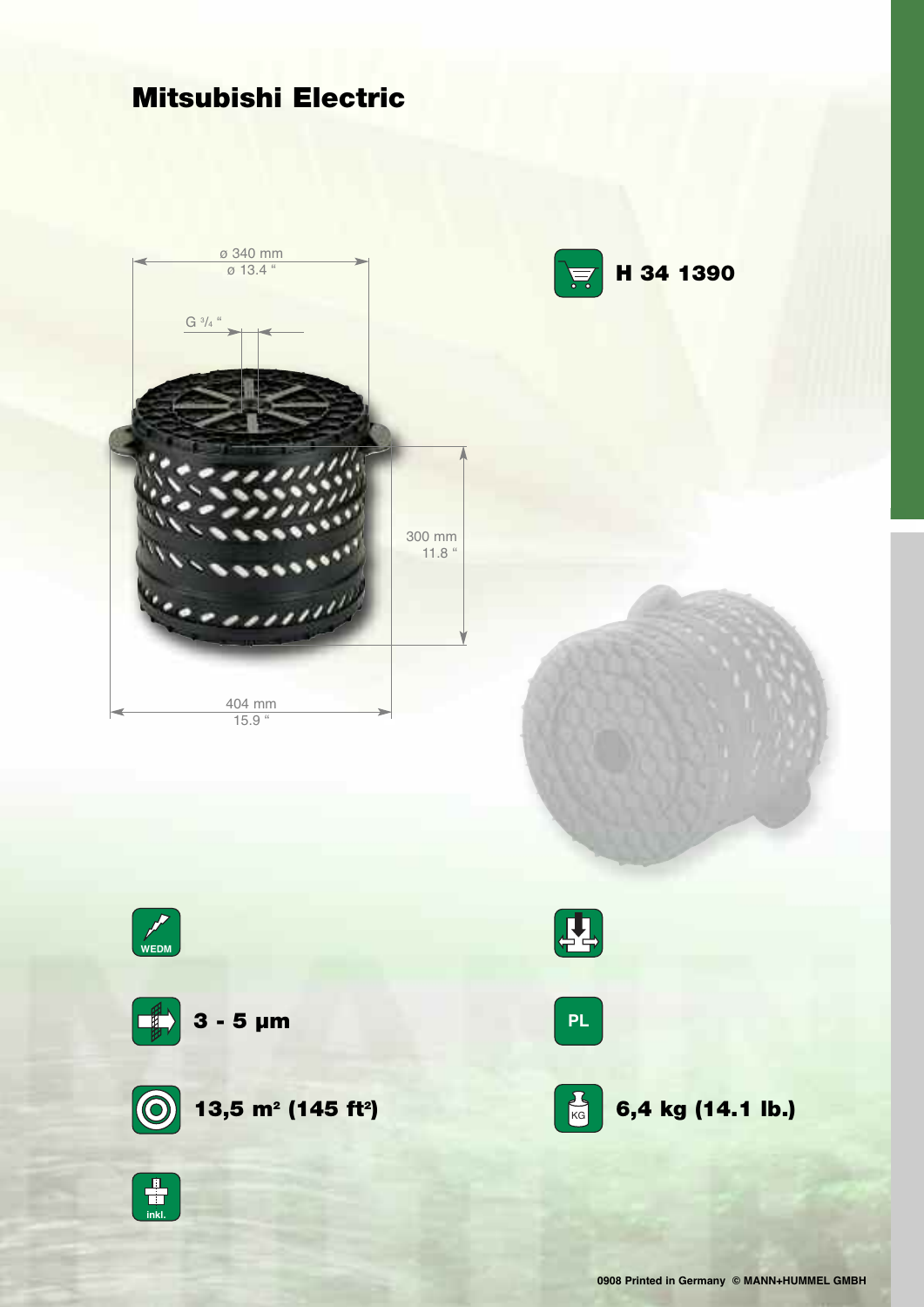



**H 34 1380/20 Kit**



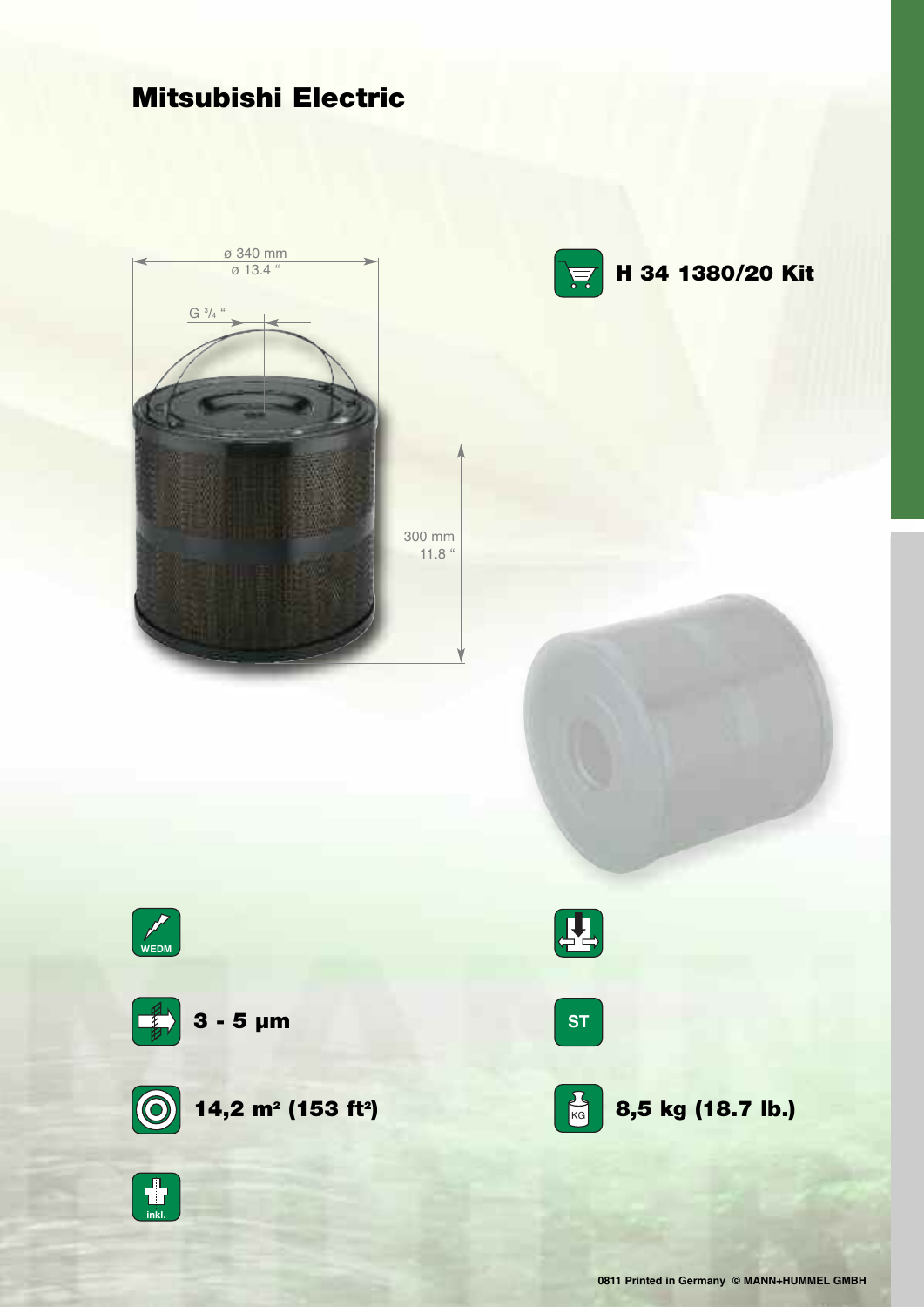**inkl.** 

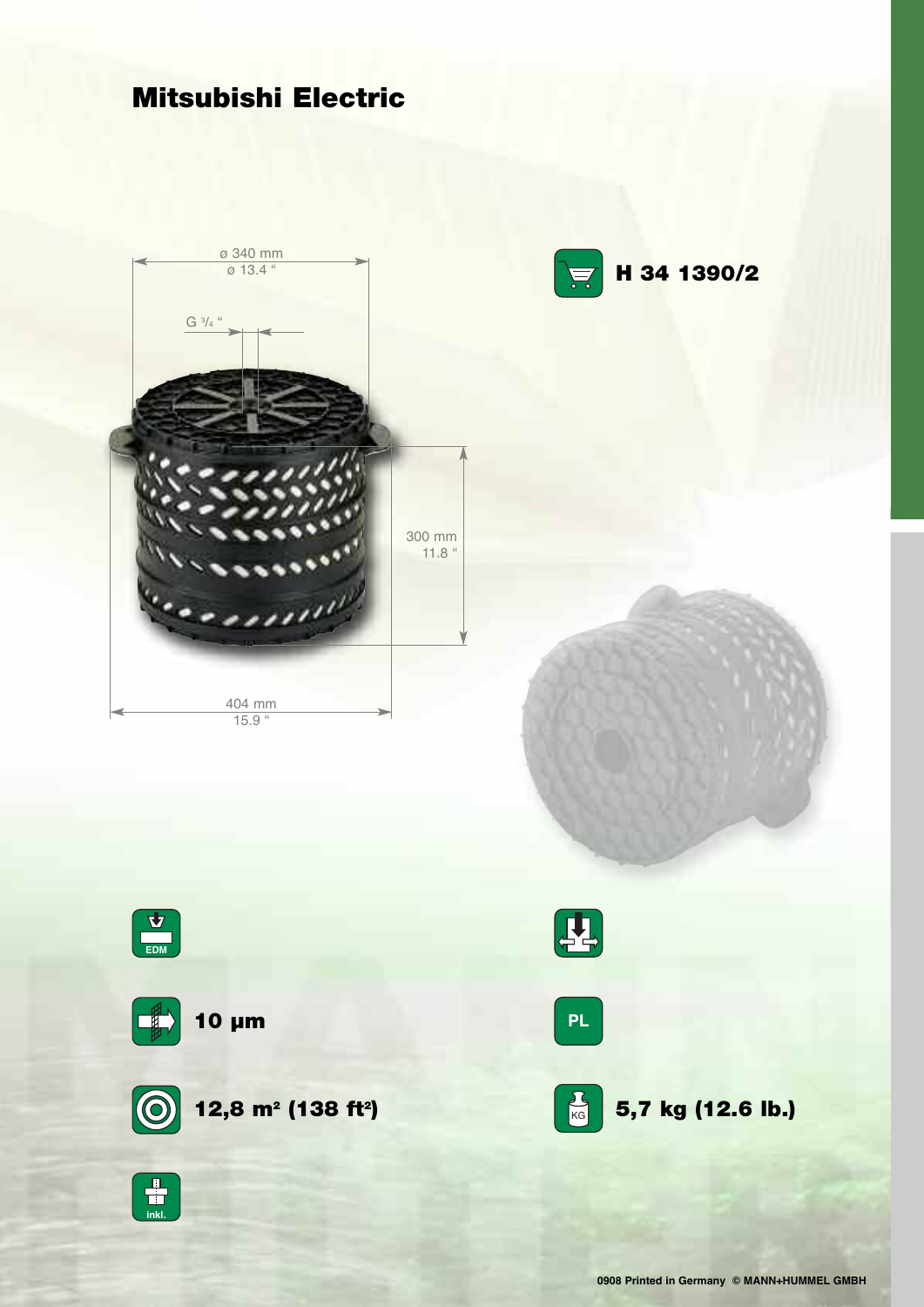



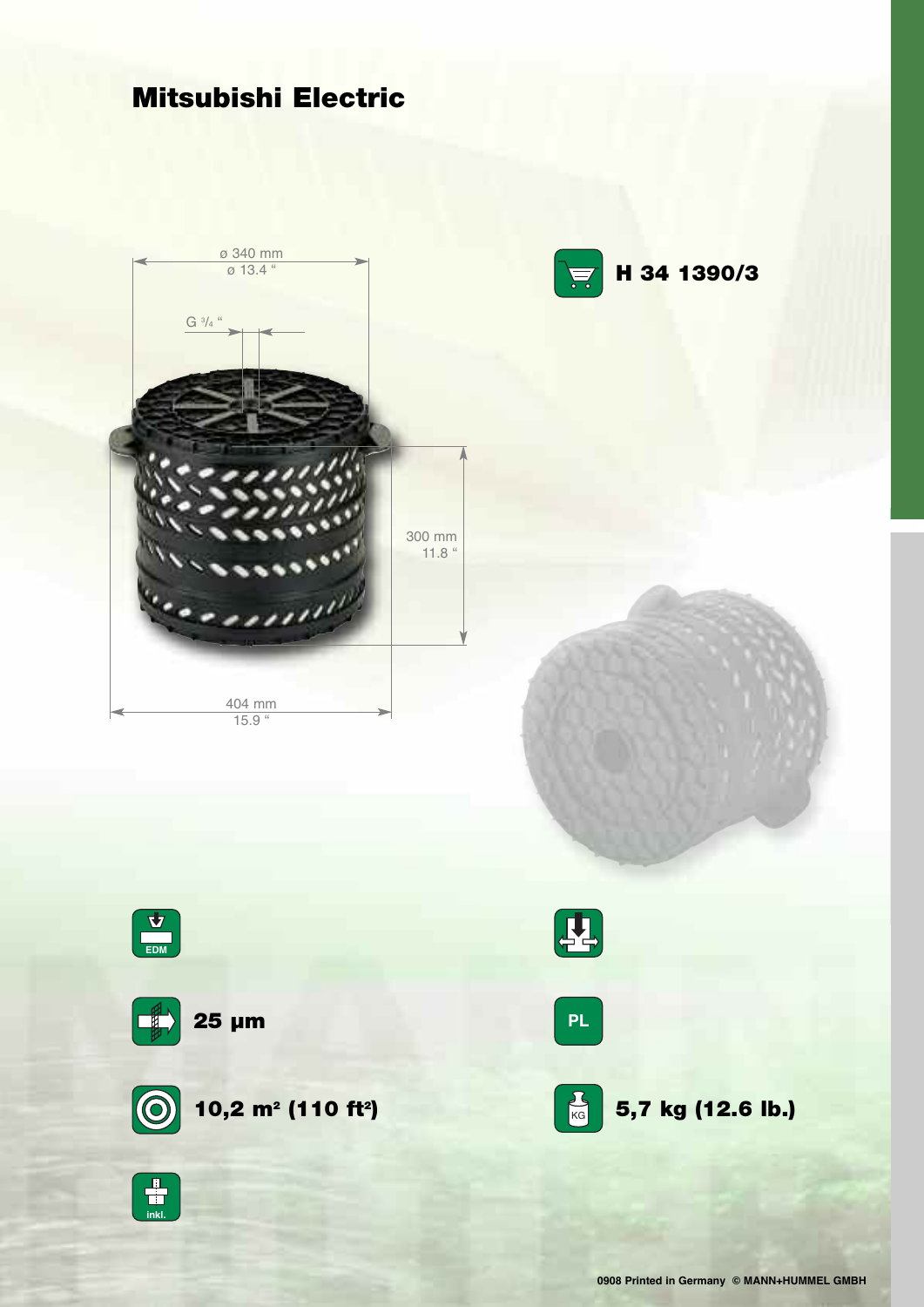